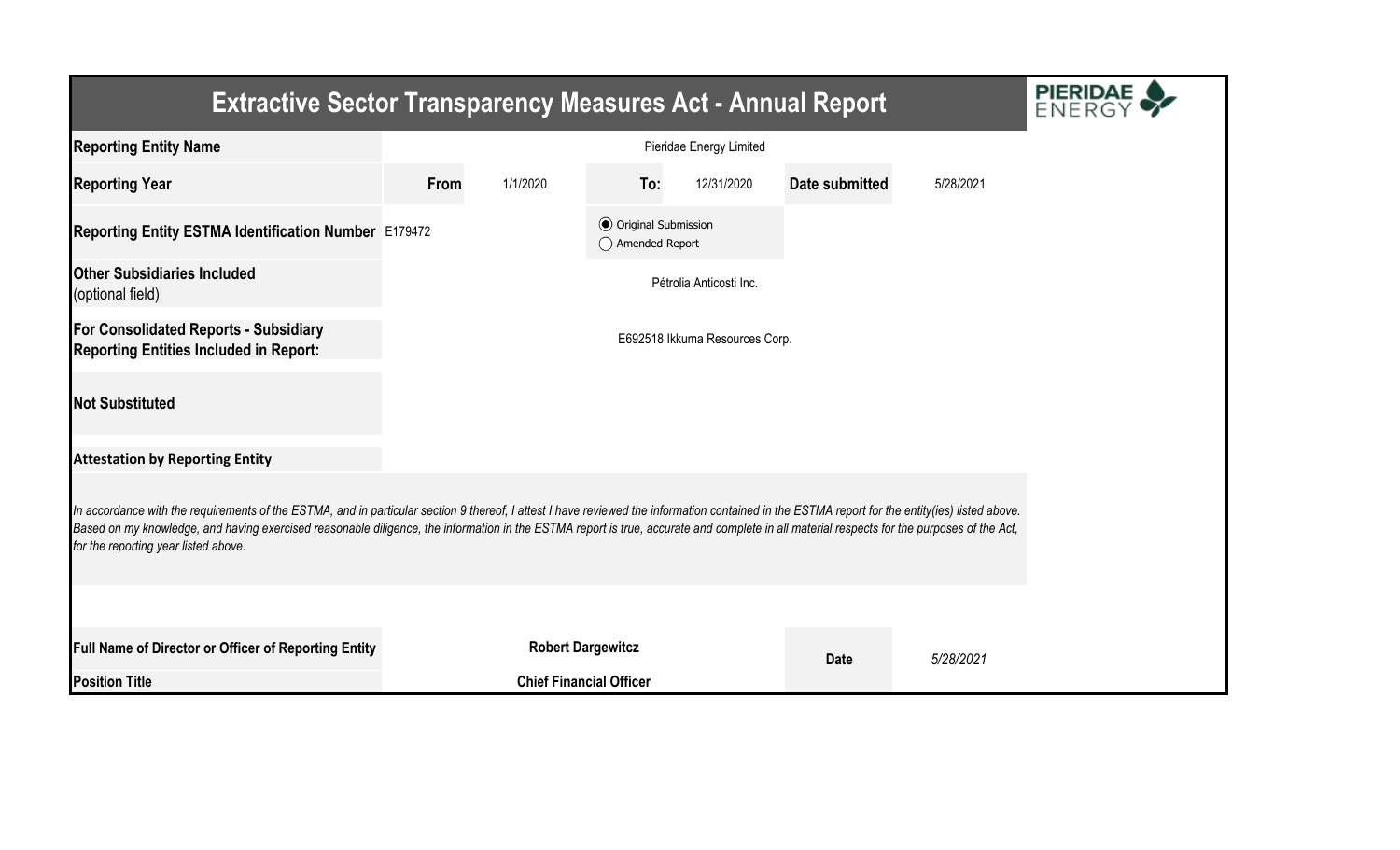| <b>Extractive Sector Transparency Measures Act - Annual Report</b> |                                                                    |                                                                              |                   |                  |                   |                                |                |                  |                                               |                                      |                                                                                                                                                   |  |
|--------------------------------------------------------------------|--------------------------------------------------------------------|------------------------------------------------------------------------------|-------------------|------------------|-------------------|--------------------------------|----------------|------------------|-----------------------------------------------|--------------------------------------|---------------------------------------------------------------------------------------------------------------------------------------------------|--|
| <b>Reporting Year</b><br><b>Reporting Entity Name</b>              | From:                                                              | 1/1/2020<br>Pieridae Energy Limited                                          | To:               | 12/31/2020       |                   | <b>Currency of the Report</b>  | CAD            |                  |                                               |                                      |                                                                                                                                                   |  |
| <b>Reporting Entity ESTMA</b><br><b>Identification Number</b>      |                                                                    | E179472                                                                      |                   |                  |                   |                                |                |                  |                                               |                                      |                                                                                                                                                   |  |
| <b>Subsidiary Reporting</b><br><b>Entities (if necessary)</b>      |                                                                    |                                                                              |                   |                  |                   |                                |                |                  |                                               |                                      |                                                                                                                                                   |  |
| <b>Payments by Payee</b>                                           |                                                                    |                                                                              |                   |                  |                   |                                |                |                  |                                               |                                      |                                                                                                                                                   |  |
| <b>Country</b>                                                     | Payee Name <sup>1</sup>                                            | Departments, Agency, etc within<br>Payee that Received Payments <sup>2</sup> | <b>Taxes</b>      | <b>Royalties</b> | Fees              | <b>Production Entitlements</b> | <b>Bonuses</b> | <b>Dividends</b> | Infrastructure<br><b>Improvement Payments</b> | <b>Total Amount paid to</b><br>Payee | Notes <sup>34</sup>                                                                                                                               |  |
| Canada                                                             | <b>GOVERNMENT OF CANADA</b>                                        |                                                                              |                   | 1,290,000        | 380,000           |                                |                |                  |                                               |                                      | Includes payments made to Indian Oil<br>1,670,000 and Gas Canada and Canada<br>Revenue Agency                                                     |  |
| Canada                                                             | <b>GOVERNMENT OF ALBERTA</b>                                       |                                                                              |                   | 2,840,000        | 2,380,000         |                                |                |                  |                                               |                                      | Includes payments made to Alberta<br>5,220,000 Energy Regulator, Government of<br>Alberta and Minister of Finance                                 |  |
| Canada                                                             | <b>GOVERNMENT OF BRITISH COLUMBIA</b>                              |                                                                              | 520,000           | 300,000          | 1,180,000         |                                |                |                  |                                               |                                      | Includes payments made to Minister<br>of Finance for British Columbia, BC<br>2,000,000 Oil and Gas Commission and Minister<br>of Energy and Mines |  |
| Canada                                                             | MUNICIPAL DISTRICT OF GREENVIEW NO. 16                             |                                                                              | 760,000           | $\sim$           | $\sim$            |                                |                |                  |                                               | 760,000                              |                                                                                                                                                   |  |
| Canada<br>Canada                                                   | MUNICIPAL DISTRICT OF BIGHORN NO.8<br>STONEY TRIBAL ADMINISTRATION |                                                                              | 490,000<br>$\sim$ | $\sim$<br>$\sim$ | $\sim$<br>200,000 |                                |                |                  |                                               | 490,000<br>200,000                   |                                                                                                                                                   |  |
| Canada                                                             | KWILMU'KW MAW-KLUSUAQN NEGOTIATION OFFICE                          |                                                                              | $\sim$            | $\sim$           | 100,000           |                                |                |                  |                                               | 100,000                              |                                                                                                                                                   |  |
|                                                                    |                                                                    |                                                                              |                   |                  |                   |                                |                |                  |                                               |                                      |                                                                                                                                                   |  |
| <b>Additional Notes:</b>                                           |                                                                    |                                                                              |                   |                  |                   |                                |                |                  |                                               |                                      |                                                                                                                                                   |  |